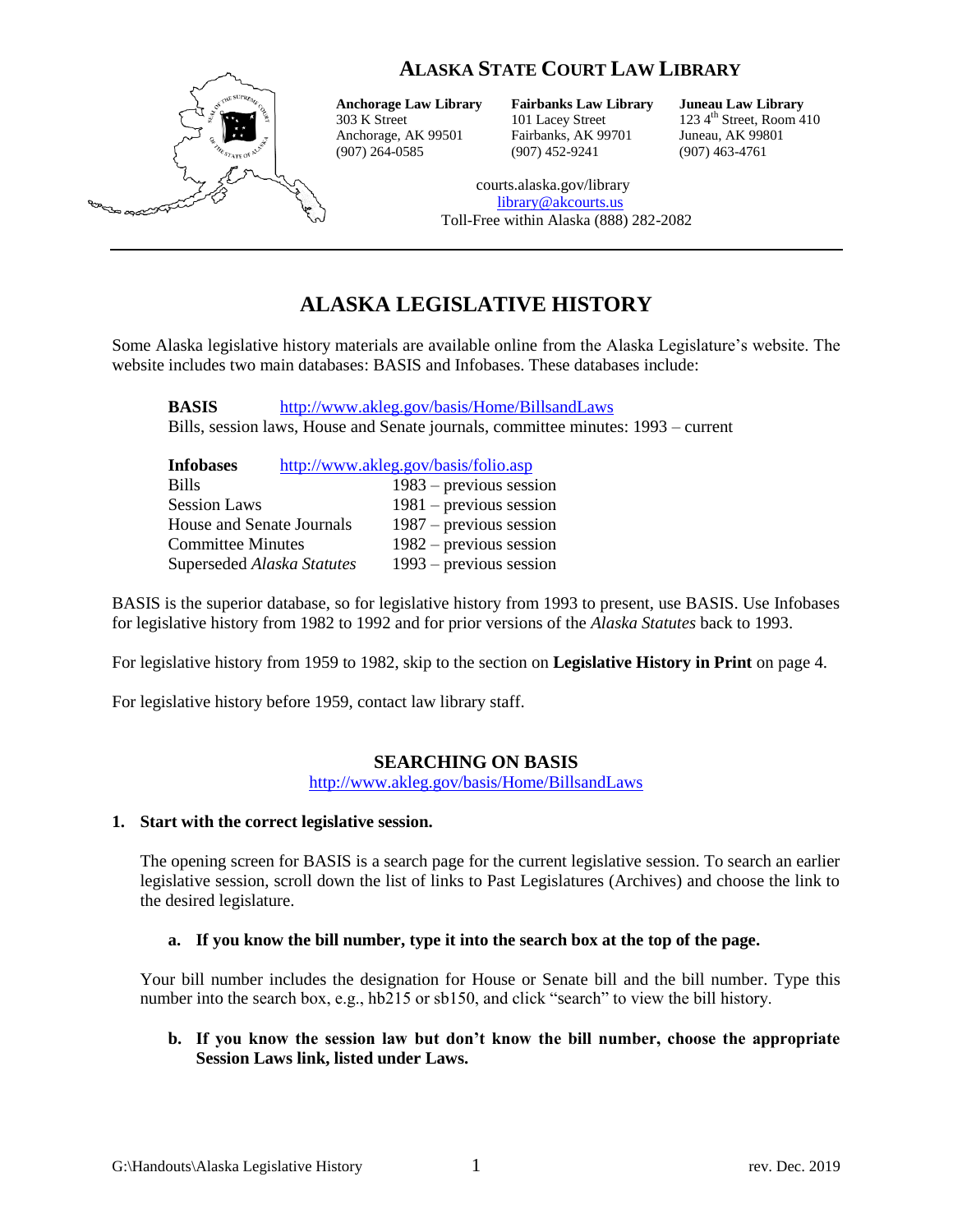Each legislative session spans two calendar years. To access session laws for your selected legislative session, follow the "Session Laws and Resolves" link for the desired year. You will then see the full list of session laws and resolves from that year. You can access the PDF of the session law, when available, or click directly on the link to view the bill history page.

# **2. From the bill history page, use the links to follow your bill through the House and Senate journals and view committee material.**

Scroll down below the title of your bill to the row of tabs. The first tab, labeled "Actions," should be open. The information listed includes all floor actions on your bill with live links to the House and Senate journal pages. The journals provide a summary of each day's legislative action. Click on the links for page numbers to see what action was taken on your bill each day.

Click the "Display Committee Actions" button to view committee hearings, minutes, and schedules. Additional committee materials are available in the "Minutes and Audio" and "Documents" tabs.

# **3. Choose other tabs for more options.**

The "Full Text" tab, available starting in 1993, provides links to every version of the bill as it passed through the legislature. This can be helpful if you're researching a specific section or phrase. If you determine that the language you are interested in first appeared in a certain committee's substitute, for example, you can focus on the minutes from that committee.

The "Fiscal Notes" tab, available starting in 1999, contains the estimated costs to state agencies if a proposed bill were to become law.

The "Amendments" tab, available starting in 2003, contains links to amendments that are adopted into the next version of the bill. PDF versions of the amendment may have slight variations from the Journal entry. The Journal should be considered the authoritative version.

The "Minutes and Audio" tab, available starting in 1993 for minutes and 2005 for audio, provides links to all publicly available committee minutes and audio recordings.

The "Documents" tab, available starting in 2009, provides links to documents uploaded by committee aides for hearings. Additional committee materials may be in the committee bill files, available from the Legislative Reference Library.

# **4. Look for companion bills.**

The "Similar Subject Match" and "Exact Subject Match" links at the bottom of each bill history page will show any similar or companion bills that exist.

You can also click the subject links at the bottom of the page to view all other bills introduced under that heading during the chosen legislative session.

#### **5. Search** *Gavel Alaska* **for additional audio recordings.** <http://akleg.gov/index.php#tab5>

Live audio of floor sessions and committee meetings is available starting in 2002. The recordings are from public television coverage of the legislature, *Gavel Alaska*, and are not official recordings. The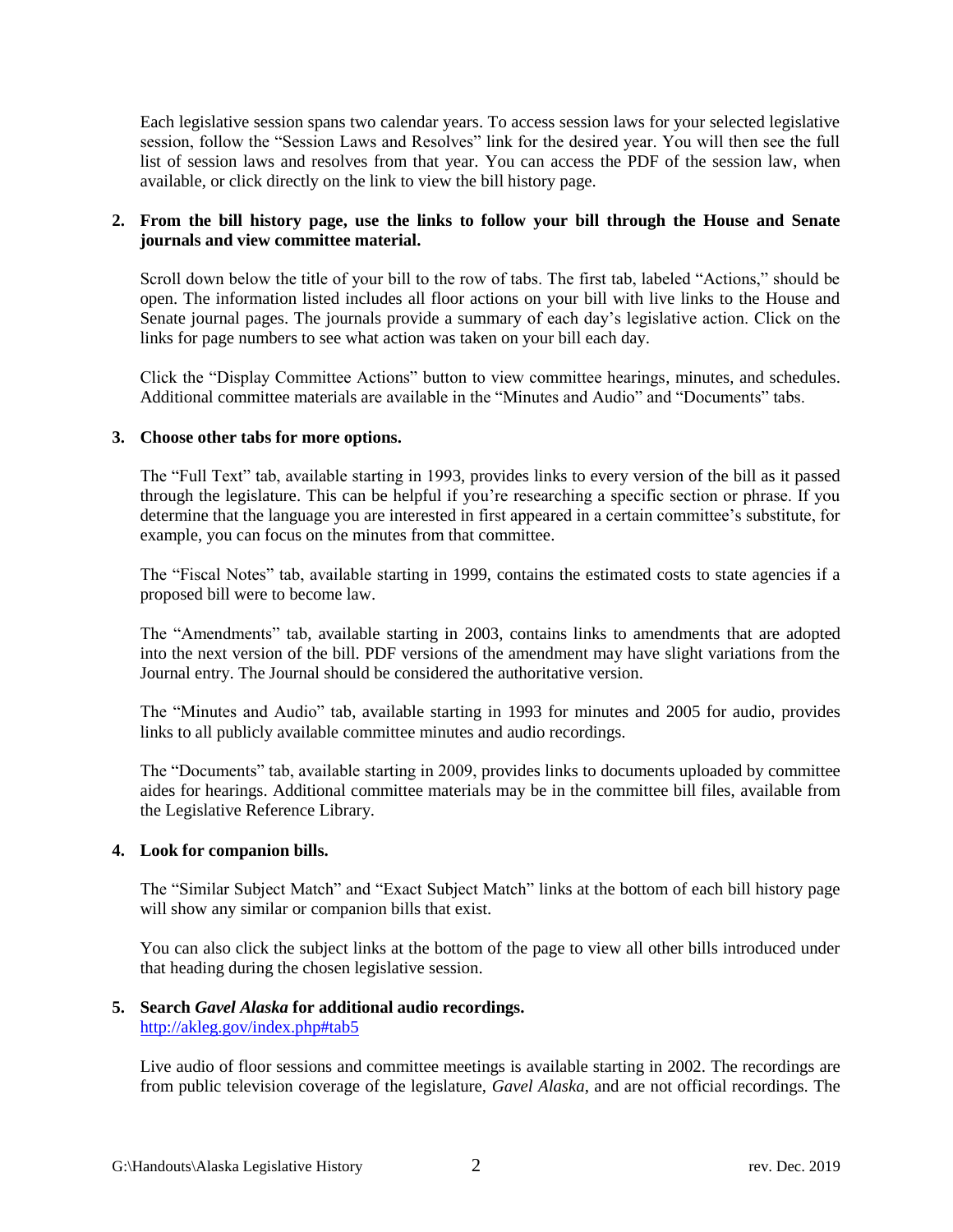audio may be incomplete or contain material added by the commentators. Links to *Gavel Alaska* are on the legislature's homepage, under the tab labeled "Live Now."

# **SEARCHING ON INFOBASES**

<http://www.akleg.gov/basis/folio.asp>

# **1. Select your Infobase (e.g. 1981 – Previous Year Session Laws).**

Infobases include session laws, bill text, journals, committee minutes, and prior versions of the *Alaska Statutes*. To find the bill number, start with the session laws for that year. The bill number is the third line listed at the top of the session law, called Source. The bill number sometimes includes additional abbreviations. Read the last two letters before the number to determine if the bill is from the House or Senate:

| <b>CSHB 113</b> | (House Bill $113$ ) |
|-----------------|---------------------|
| HCSCSSB 290     | (Senate Bill 290)   |

A list of abbreviations is available at [http://akleg.gov/docs/pdf/abbracro.pdf.](http://akleg.gov/docs/pdf/abbracro.pdf)

# **2. To search for a bill or document:**

#### **a. Browse materials by using the menu.**

If there is a grey plus sign (**+**) to the left of a link, click the plus instead of the link itself. This will expand the menu detail. Continue expanding until you find the document you are looking for. When you find the right document, click directly on the link to view it.

Use the 'Next' and 'Previous' icons on the left side of the screen to move between pages of your selected document. Use the 'Next Hit' and 'Prev. Hit' icons, also on the left side of the page, to navigate between documents.

# **b. Click on the Query button and enter your search terms.**

When searching journals or committee minutes, use the House or Senate bill number as your search term. Be sure to use quotes and put a space before the bill number, e.g. "HB 231" or "SB 146." You may also get results by excluding the space, so try both query options to ensure that no materials have been overlooked.

Other search operators include:

|                                                                    | Operator   Explanation                                                                                                                                                                                                                      | Example                                                           |
|--------------------------------------------------------------------|---------------------------------------------------------------------------------------------------------------------------------------------------------------------------------------------------------------------------------------------|-------------------------------------------------------------------|
| <b>AND</b><br>$\overline{\text{OR}}$<br>@#<br>$\mid$ /#<br>،، ،، ا | looth terms must appear<br>at least one term must appear<br>$\vert$ w/in # words, in any order<br>$\ $ w/in # words, first word must appear before second<br>   phrases, words which must appear in a particular order $\parallel$ "hb 354" | tort AND reform<br>tort OR reform<br>civil @3 rule<br>ad /2 litem |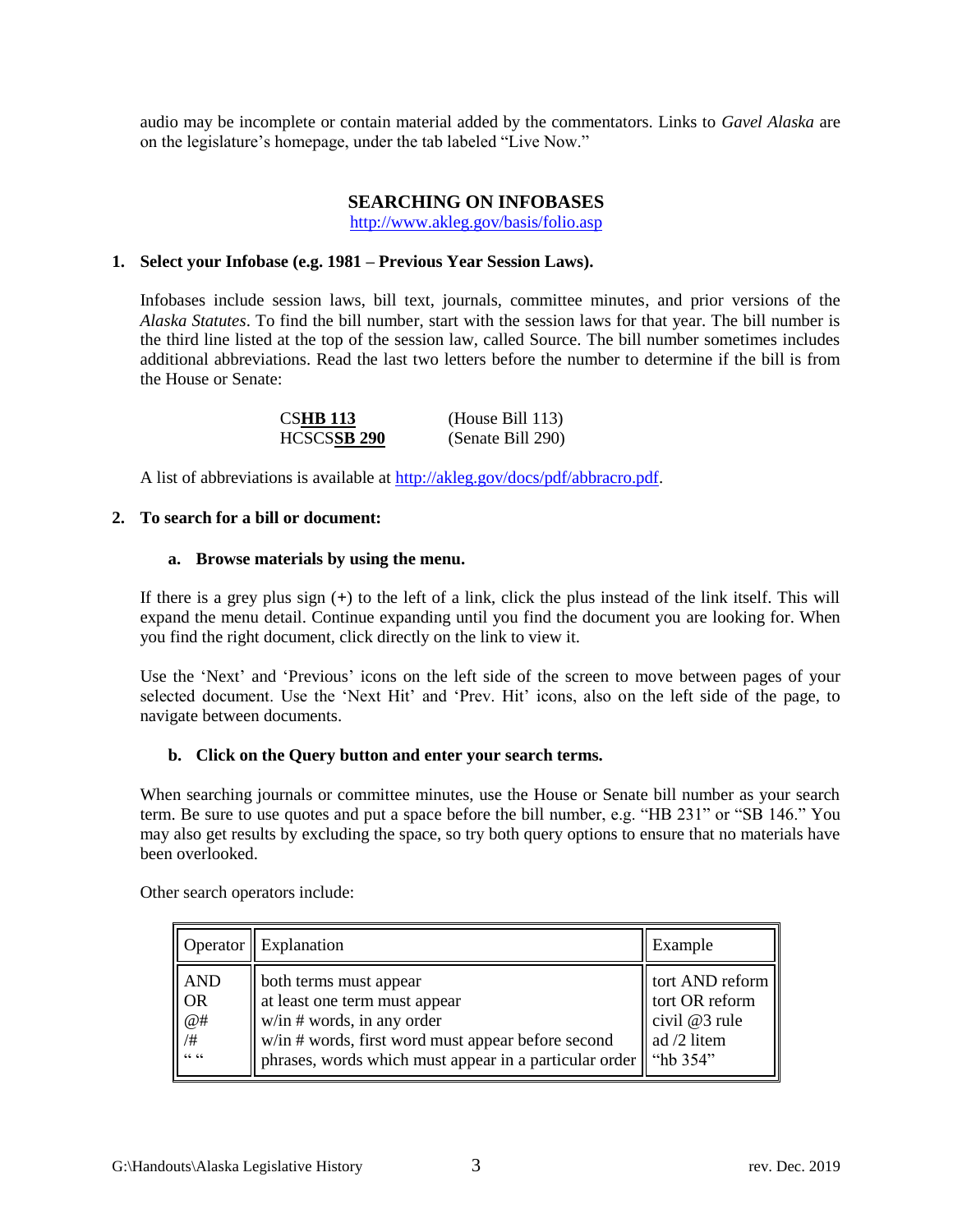Check the Headings w/Hits and Records w/Hits boxes and click the search button.

屑

Click on the Contents icon the Contents in the view the results of your search.

The Contents screen will tell you how many hits appear in each heading. Click on the plus (**+**) and minus (**-**) symbols to expand or collapse menu detail, ranging from the very broad House or Senate, to years, specific committees in each chamber, and specific dates those committees met. Plus (**+**) indicates more detail is available, minus (**-**) indicates you have reached the maximum level of detail.

| - House<br>$+87$<br>$+88$<br>- Senate<br>$+87$ | - House<br>- 87<br>$+ HCRA$ | - House<br>- 87<br>- HCRA<br>$-87/01/21$ |
|------------------------------------------------|-----------------------------|------------------------------------------|
| $+88$                                          |                             |                                          |

From the documents page, you can navigate between results by using the 'Next Hit' and 'Prev. Hit' buttons or clicking the Contents icon again to return to the Table of Contents.

# **LEGISLATIVE HISTORY IN PRINT**

# **1. Start with an Alaska Statute. Note the section number, chapter, and date of the Alaska Session Law at the end of the text of the statute:**

**(§1 ch 78 SLA 1983) –** 1983 Session Laws of Alaska, Chapter 78, Section 1

# **2. Find the session law in** *Session Laws of Alaska* **and get the bill number.**

The session laws from 1913 to the current session are available at the Anchorage, Fairbanks, and Juneau Law Libraries in print and electronically. All session laws are available from HeinOnline, accessible from any court or law library computer.

The session laws for a particular year are organized chronologically by chapter. In the example above, you'd find the 1983 volume of the *Session Laws* and turn to Chapter 78. The bill number is at the top left of the first page of the session law. The bill number sometimes includes additional abbreviations. Read the last two letters before the number to determine if the bill is from the House or Senate:

| <b>CSHB 113</b>    | (House Bill 113)  |
|--------------------|-------------------|
| <b>HCSCSSB 290</b> | (Senate Bill 290) |

A list of abbreviations is available online at [http://akleg.gov/docs/pdf/abbracro.pdf.](http://akleg.gov/docs/pdf/abbracro.pdf)

# **3. The law library has some previously compiled legislative histories.**

Next, you must research the history of the bill to look for signs of legislative intent. The Anchorage Law Library has compiled legislative histories of select bills. Check with library staff for a list of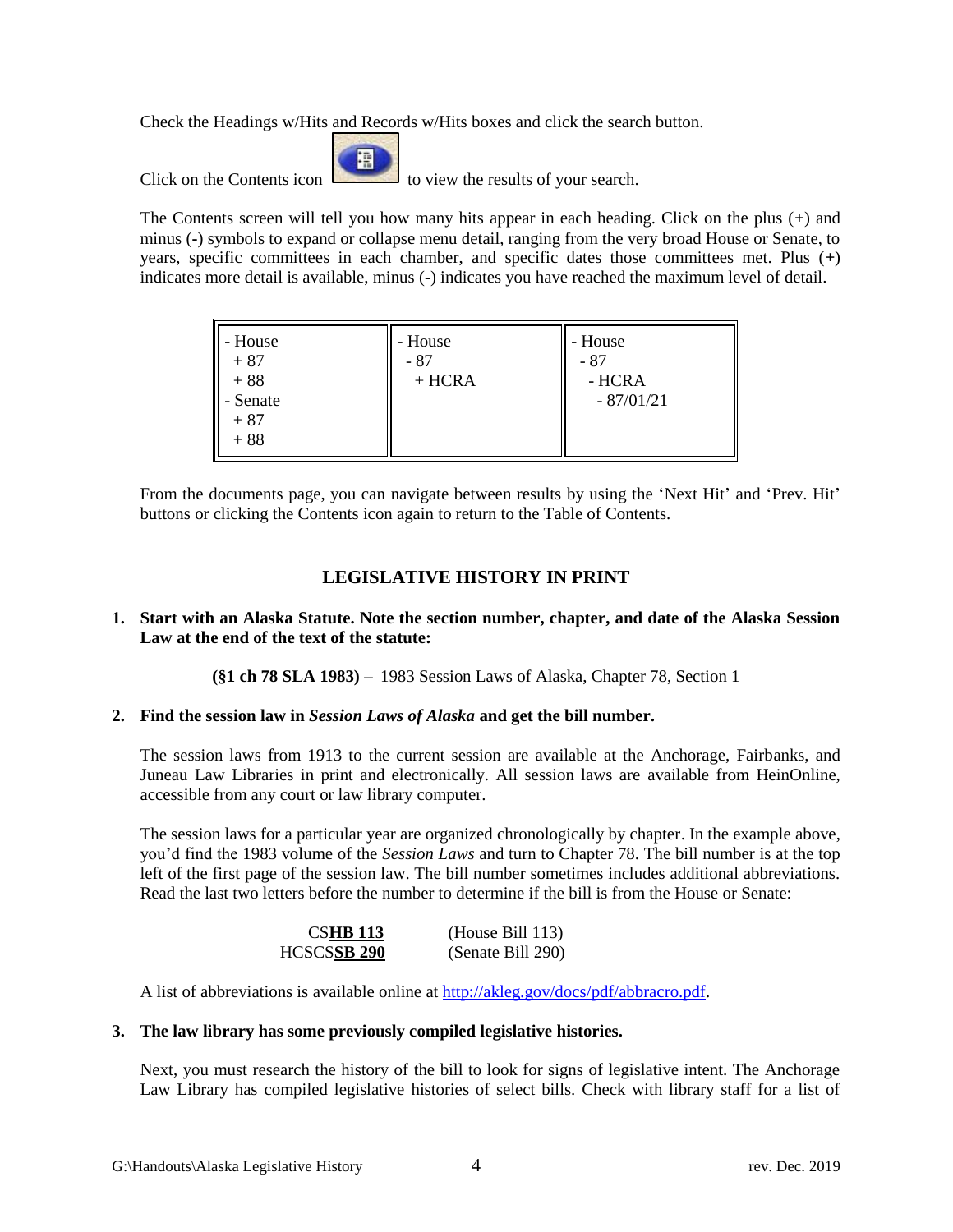compiled histories. Additional compiled histories may also be available at the Legislative Reference Library in Juneau.

# **4. Look up the bill number in the House and Senate journal indexes.**

If your bill does not already have a compiled history, the next step is to trace the bill's history in the House and Senate journals. To find the right journal pages, first go to the journal indexes. These list every page of the House and Senate journals that mentions the bill.

Pre-1976 bills: Indexes are at the end of the last volume of each House or Senate journal. References are to the journal pages on which the bill is mentioned.

1976+ bills: Indexes are in separate volumes labeled *Bill History* and provide a brief bill description, dates of action, bill sponsors, committee names, and journal page number references.

Starting in 1975, the *Final Status of Bills* tells you whether there were companion bills. Look in the subject index of the *Final Status of Bills* to see whether bills covering the same or similar subjects were introduced in prior sessions. The most recent edition is shelved near the session laws.

# **5. Check the House and Senate journals.**

The House and Senate journals provide a summary of each day's legislative activity. Check each journal entry listed in the index to see what action was taken. Make a note of each committee the bill passed through.

#### **6. Check the committee minutes.**

Committee minutes summarize committee action and range from brief outlines to near-verbatim transcriptions.

Minutes from 1965-1982 are available on microfiche at the Anchorage Law Library. Minutes from 1982 through the current session are available electronically from BASIS or Infobases.

# **7. Check the committee files.**

The Legislative Reference Library compiles a record of material created or collected by legislative committees during deliberations. Committee files include bill drafts, correspondence, sectional analyses, research material, and testimony.

Committee files from 1965 through 2008 are available on microfiche at the Anchorage Law Library. Court employees can contact library staff for digitized copies of committee bill files. Other patrons should contact the Legislative Reference Library for digitized copies.

#### **8. Audio and video tapes are available.**

Committee tapes provide an audio record of committee meetings. Starting in 2005, digital committee recordings are available on BASIS.

House and Senate floor tapes provide an audio record of legislative floor debates and hearings.